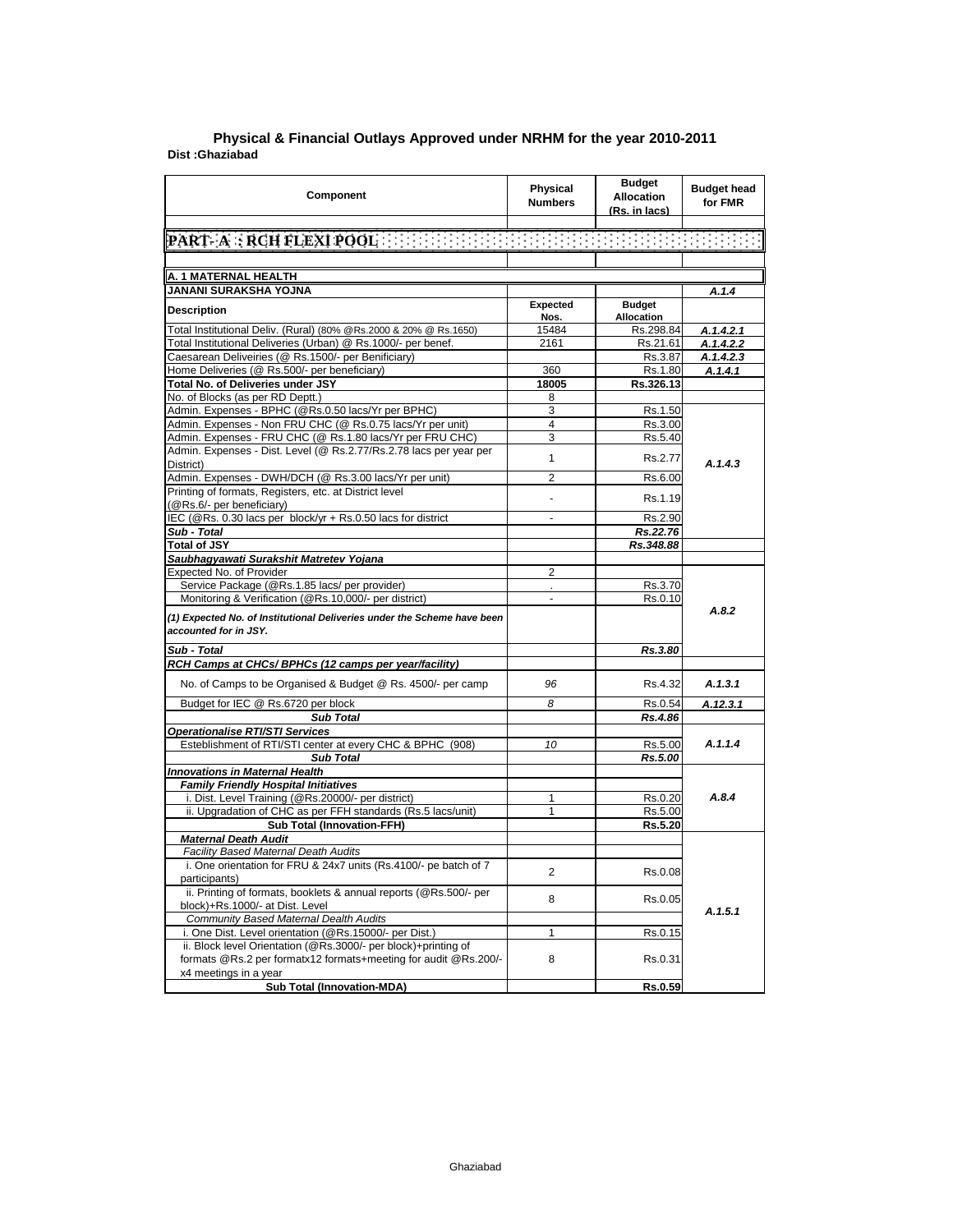| Component                                                                                                                  | Physical<br><b>Numbers</b> | <b>Budget</b><br><b>Allocation</b><br>(Rs. in lacs) | <b>Budget head</b><br>for FMR |
|----------------------------------------------------------------------------------------------------------------------------|----------------------------|-----------------------------------------------------|-------------------------------|
| <b>Pregnant Women &amp; Child Tracking</b>                                                                                 |                            |                                                     |                               |
| i. Orientation Workshop                                                                                                    |                            |                                                     |                               |
| (a) At Dist. Level                                                                                                         | 1                          | Rs.0.22                                             | A.10.3                        |
| (b) At Block Level @ Rs.6500/- block                                                                                       | 8                          | Rs.0.52                                             |                               |
| ii. Printing of formats (730 format/block @Rs.2 per format)                                                                | 5840                       | Rs.0.12                                             |                               |
| Sub Total (Innovation-Preg. Women & child tracking)                                                                        |                            | Rs.0.86                                             |                               |
| <b>Strengthening of Sub Centers Accridited under JSY</b>                                                                   |                            |                                                     |                               |
| Dissemination meeting in the District @ Rs 5000/-                                                                          | 1                          | Rs.0.05                                             |                               |
| Upgradation of Sub Centre in Dist (From State Level)                                                                       | 32                         | Rs.0.00                                             | A.1.1.5                       |
| Sub Total (Innovation-S.C. Accridited under JSY))                                                                          |                            | <b>Rs.0.05</b>                                      |                               |
| Sub Total (Innovation in Maternal Health)                                                                                  |                            | Rs.6.69                                             |                               |
| <b>Sub-Total (Maternal Health)</b>                                                                                         |                            | Rs.369.23                                           |                               |
| A.2 CHILD HEALTH                                                                                                           |                            |                                                     |                               |
| Comprehensive Child Survival Programme (CCSP)                                                                              |                            |                                                     |                               |
| CCSP Training - FBNC (in 1st & 2nd phase districts only)                                                                   |                            |                                                     |                               |
| Training Site - District Women Hospital                                                                                    |                            |                                                     |                               |
| Expected No. of Participants                                                                                               | 48                         |                                                     |                               |
| No. of Batches to be Organised and Budget @ Rs.12,000 per Batch                                                            | 8                          | Rs.0.96                                             | A.11.5.2                      |
| No. of Batches to be Supervised and Budget @ Rs.3,200 per Batch                                                            | $\overline{2}$             | Rs.0.06                                             |                               |
| Sub - Total                                                                                                                |                            | Rs.1.024                                            |                               |
| Training at Medical College under CCSP Prog                                                                                |                            |                                                     |                               |
| Support staff to Medical Collage                                                                                           |                            | Rs.0.00                                             | A.11.5.2                      |
| Physicians training/F-IMNCI                                                                                                |                            | Rs.0.00                                             |                               |
| <b>Sub Total</b>                                                                                                           |                            | Rs.0.000                                            |                               |
| <b>CCSP Training - NSSK (in 3rd phase districts only)</b>                                                                  |                            |                                                     |                               |
| Training Site - District Women Hospital                                                                                    |                            |                                                     |                               |
| Expected No. of Participants                                                                                               |                            |                                                     |                               |
| No. of Batches to be Organised and Budget @ Rs.38,500 per Batch                                                            | 0                          | Rs.0.00                                             | A.11.5.5                      |
| No. of Batches to be Supervised and Budget @ Rs.3,500 per Batch                                                            | 0                          | Rs.0.00                                             |                               |
| Sub - Total                                                                                                                |                            | Rs.0.00                                             |                               |
| CCSP Training of ASHAs, ANMs, LHVs - (1st & 2nd Phase<br>Districts)                                                        |                            |                                                     |                               |
| Expected No. of Participants (approx. 24 per batch)                                                                        | 450                        |                                                     |                               |
| No. of Batches to be Organised and Budget @ Rs.1,65,000 per Batch                                                          | 18                         | Rs.29.70                                            | A.11.5.1                      |
| No. of Batches of ToT and Budget @ Rs.2,39,000 per Batch                                                                   | 0                          | Rs.0.00                                             |                               |
| Sub - Total                                                                                                                |                            | Rs.29.70                                            |                               |
| CCSP Training of ASHAs, ANMs, LHVs - (3rd Phase Districts)                                                                 |                            |                                                     |                               |
| Expected No. of Participants (approx. 24 per batch)                                                                        | 0                          |                                                     |                               |
| No. of Batches to be Organised and Budget @ Rs.1,65,000 per Batch                                                          | 0                          | Rs.0.00                                             | A.11.5.1                      |
| No. of Batches of ToT and Budget @ Rs.2,39,000 per Batch                                                                   | 0                          | Rs.0.00                                             |                               |
| Sub - Total<br><b>CCSP Training of Supervisors (in 1st &amp; 2nd phase districts</b>                                       |                            | Rs.0.000                                            |                               |
| only)<br>No. of Batches (16 participants) to be Organised and Budget @                                                     | 7                          | Rs.1.715                                            |                               |
| Rs.24,500 per Batch<br>No. of Batches to be Supervised and Budget for Observer Visit @                                     |                            |                                                     | A.11.5.1                      |
| Rs.3,200 per Batch<br>Sub - Total                                                                                          | 2                          | Rs.0.06<br>Rs.1.779                                 |                               |
| <b>Site Stregthening</b>                                                                                                   |                            |                                                     |                               |
| Strengthening of FBNC/NSSK Site (@ Rs.30,000/- per site)                                                                   | 1                          | Rs.0.30                                             |                               |
| Strengthening of CCSP Training Site (@ Rs.2,33,500/- per site)                                                             | 0                          | Rs.0.00                                             | A.11.5.1                      |
| <b>Sub Total</b>                                                                                                           |                            | Rs.0.30                                             |                               |
| Establishment, Operationalisation & Construction of SNCU<br>Establishment and Operating Exp. Of old SNCU in 7 Dist. @Rs.25 |                            |                                                     |                               |
|                                                                                                                            |                            |                                                     |                               |
| lacs                                                                                                                       | 0                          | Rs.0.0                                              | A.2.2                         |
| Construction of of new SNCU in 5 Dist. (@Rs.30 lacs)                                                                       | 0                          | Rs.0.0                                              | A.9.2.2                       |
| Sub - Total                                                                                                                |                            | Rs.0.0                                              |                               |
|                                                                                                                            |                            |                                                     |                               |
| Infant death audit (Aligarh & Banda only)<br>No. of blocks in the district<br>Sub - Total                                  | 0                          | Rs.0.0                                              | A.2.8                         |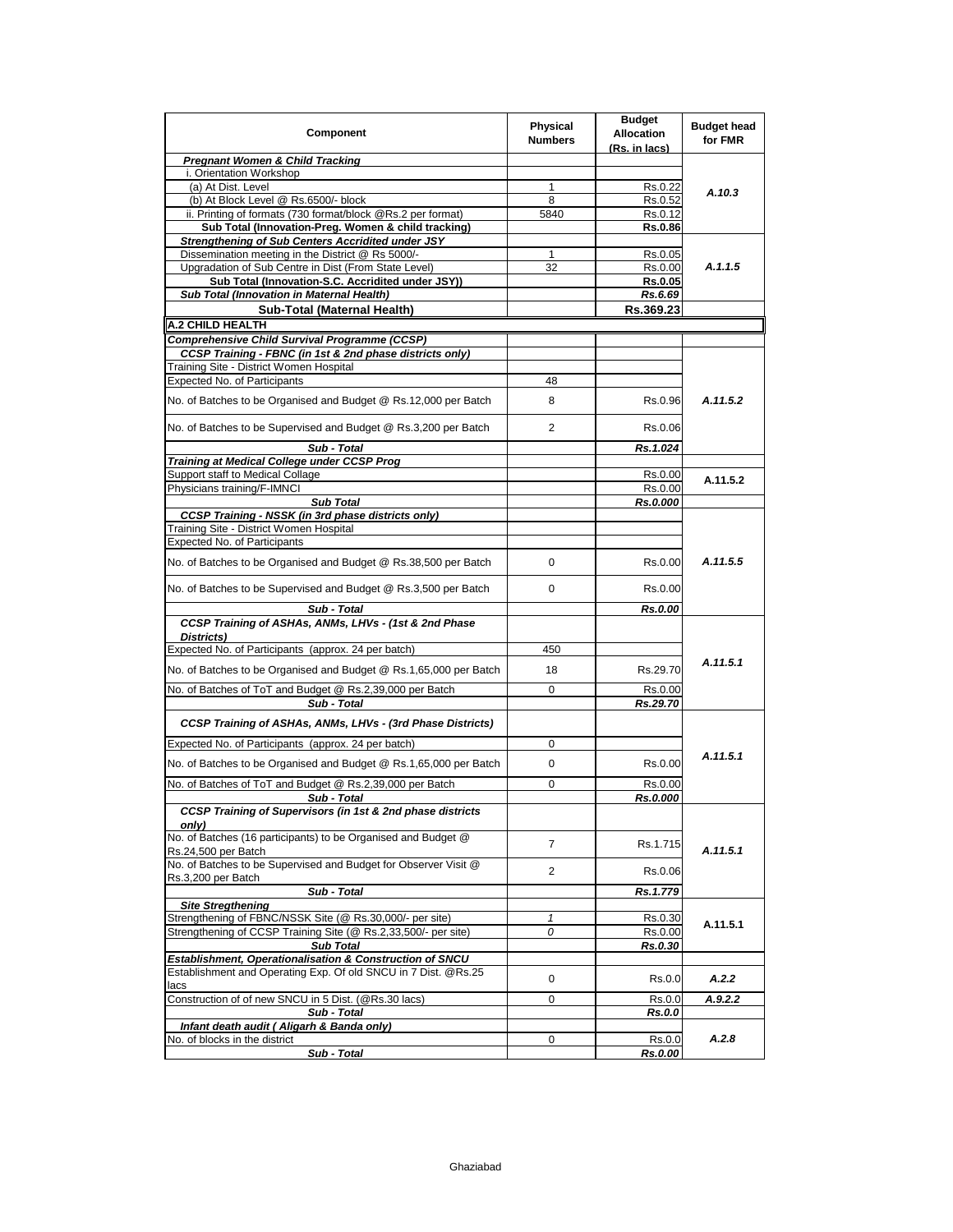| Component                                                                                                         | Physical<br><b>Numbers</b> | <b>Budget</b><br><b>Allocation</b><br>(Rs. in lacs) | <b>Budget head</b><br>for FMR |
|-------------------------------------------------------------------------------------------------------------------|----------------------------|-----------------------------------------------------|-------------------------------|
| Infant & Young Child feeding (IYCF)                                                                               |                            |                                                     |                               |
| Mass Awareness Campaign during World Breastfeeding Week                                                           | 1                          | Rs.0.50                                             | A.2.5                         |
| Sub - Total                                                                                                       |                            | <b>Rs.0.50</b>                                      |                               |
| Supportive Supervision through Reputed Institutions (for 1st &                                                    |                            |                                                     |                               |
| 2nd pase districts only)                                                                                          |                            |                                                     |                               |
| One Supervisor per block @ Rs.5,000/- p.m. for 12 months                                                          | 0<br>0                     | Rs.0.0<br>Rs.0.0                                    |                               |
| Mobility for supervisors @ Rs.3,000/- p.m. for 12 months<br>Institutional support @ Rs.5,000/- p.m. for 12 months | 0                          | Rs.0.0                                              |                               |
| Sub - Total                                                                                                       |                            | Rs.0.00                                             |                               |
| Sub-Total (CCSP)                                                                                                  |                            | Rs.33.30                                            |                               |
| Implementation of Bal Swasthya Poshan Mah (BSPM)                                                                  |                            |                                                     |                               |
| Joint Meetings of Health & ICDS - 2 Planning Meetings at District                                                 |                            |                                                     |                               |
| Level in a year @ Rs. 5000/- per meeting for 2 Rounds                                                             | 1 Dist.                    | Rs.0.10                                             |                               |
| Joint planning meeting of health and ICDS at Block level Rs. 2000 per                                             |                            |                                                     |                               |
| meeting for 2 rounds                                                                                              | 8 Blocks                   | Rs.0.32                                             |                               |
| Joint Orientation of ASHAs & ANMs (@Rs. 25/- per participant) for 2                                               | 2395 ANM and               |                                                     |                               |
| Rounds                                                                                                            | AWW                        | Rs.1.20                                             | A.2.7                         |
| Printing of Guidelines, Reporting & Monitoring Formats (@ Rs.2,000/- per<br>block/round) for 2 rounds             | 8 Blocks                   | Rs.0.32                                             |                               |
| Dissemination meeting at District level Rs. 5000 per meeting per<br>District for 2 Rounds                         | 1 Dist.                    | Rs.0.10                                             |                               |
| Sub - Total                                                                                                       |                            | Rs.2.04                                             |                               |
| <b>School Health Programme</b>                                                                                    |                            |                                                     |                               |
| Total No. of Blocks in the district                                                                               | 8                          |                                                     |                               |
| No. of Schools to be covered (60 Schools per block)                                                               | 480                        |                                                     |                               |
| <b>District Sensitization workshop</b>                                                                            | $\mathbf{1}$               | Rs. 0.15                                            |                               |
| Contingencies for printing of Health Card, etc. (@Rs.500/- per school)                                            | 480                        | Rs. 2.40                                            |                               |
|                                                                                                                   |                            |                                                     |                               |
| Budget for Mobility (@Rs.300 per visit x 1 visit)                                                                 | 480                        | Rs. 1.44                                            |                               |
| Sub Total (Prog. Implementation)                                                                                  |                            | Rs. 3.99                                            |                               |
| Traning program for 40 schools per block (where                                                                   | 320                        |                                                     |                               |
| program is already running)                                                                                       |                            |                                                     |                               |
| Training of District Trainers- Honorarium to district traininer @ Rs. 350<br>*2days                               | 3                          | Rs. 0.02                                            |                               |
| Honorarium to traininees from block@ Rs. 400 *2days per block                                                     | 24                         | Rs. 0.19                                            | A.2.4                         |
| Training of Block Trainers - Honorarium to block resource persons @                                               |                            |                                                     |                               |
| Rs. 300 *2days*2 batches per block                                                                                | 24                         | Rs. 0.29                                            |                               |
| Honararium to Teachers @ Rs. 250*2 teachers per school *2 days                                                    | 640                        | Rs. 3.20                                            |                               |
| <b>Sub Total (Training)</b>                                                                                       |                            | Rs. 3.70                                            |                               |
| For training program unspent balance is available at the district                                                 |                            | Rs. 2.35                                            |                               |
| <b>Actual Allocation for training</b>                                                                             |                            | Rs. 1.35                                            |                               |
| Weighing scale, Ht./Wt Charts, Measuring tape etc. @ Rs1000 per<br>school x 20 new schools/block                  | 160                        | Rs. 0.00                                            |                               |
| Procurement of IFA tablets (30 mg tablets) for all schools                                                        | 7200000                    | Rs. 0.00                                            |                               |
| Procurement of deworming tablets for all schools                                                                  | 144000                     | Rs. 0.00                                            |                               |
| <b>Sub Total (Procurement)</b>                                                                                    |                            | Rs. 0.00                                            |                               |
| Total (School Health)                                                                                             |                            | Rs. 5.34                                            |                               |
| Total (Child Health)                                                                                              |                            | Rs.40.68                                            |                               |
| A3. Family Planning                                                                                               |                            |                                                     |                               |
| <b>Terminal/Limiting Methods</b>                                                                                  |                            |                                                     | A.3.1                         |
| Dissemination of manuals on sterilization standards & quality                                                     |                            |                                                     |                               |
| assurance of sterilization services                                                                               | $\mathbf{1}$               | Rs. 0.40                                            | A.3.1.1                       |
| NSV Camps in Districts (6 camps/dist. @ Rs.35,000/- per camp)                                                     | 6                          | Rs. 2.10                                            | A.3.1.3                       |
| Compensation for Female Sterilization                                                                             | 7083                       | Rs. 70.83                                           | A.3.1.4                       |
| <b>Compensation for Male Sterilization</b>                                                                        | 224                        | Rs. 3.36                                            | A.3.1.5                       |
| Accrediation of private providers of sterilization services                                                       |                            |                                                     |                               |
| <b>Female Sterilization</b>                                                                                       |                            | Rs. 0.25                                            | A.3.1.6                       |
| Male Sterilization (NSV)                                                                                          |                            | Rs. 0.05                                            |                               |
| <b>Spacing Methods</b>                                                                                            |                            |                                                     | A.3.2                         |
| IUD services at health facilities/compensation                                                                    | 33470                      | Rs. 6.69                                            | A.3.2.2                       |
| Accrediation of private providers of IUD services<br>Family Welfare Counsellor@9000 per month                     |                            | Rs. 0.03                                            | A.3.2.3                       |
| <b>Sub Total</b>                                                                                                  | 5                          | Rs. 5.40<br>Rs. 89.11                               | A.9.1.5                       |
|                                                                                                                   |                            |                                                     |                               |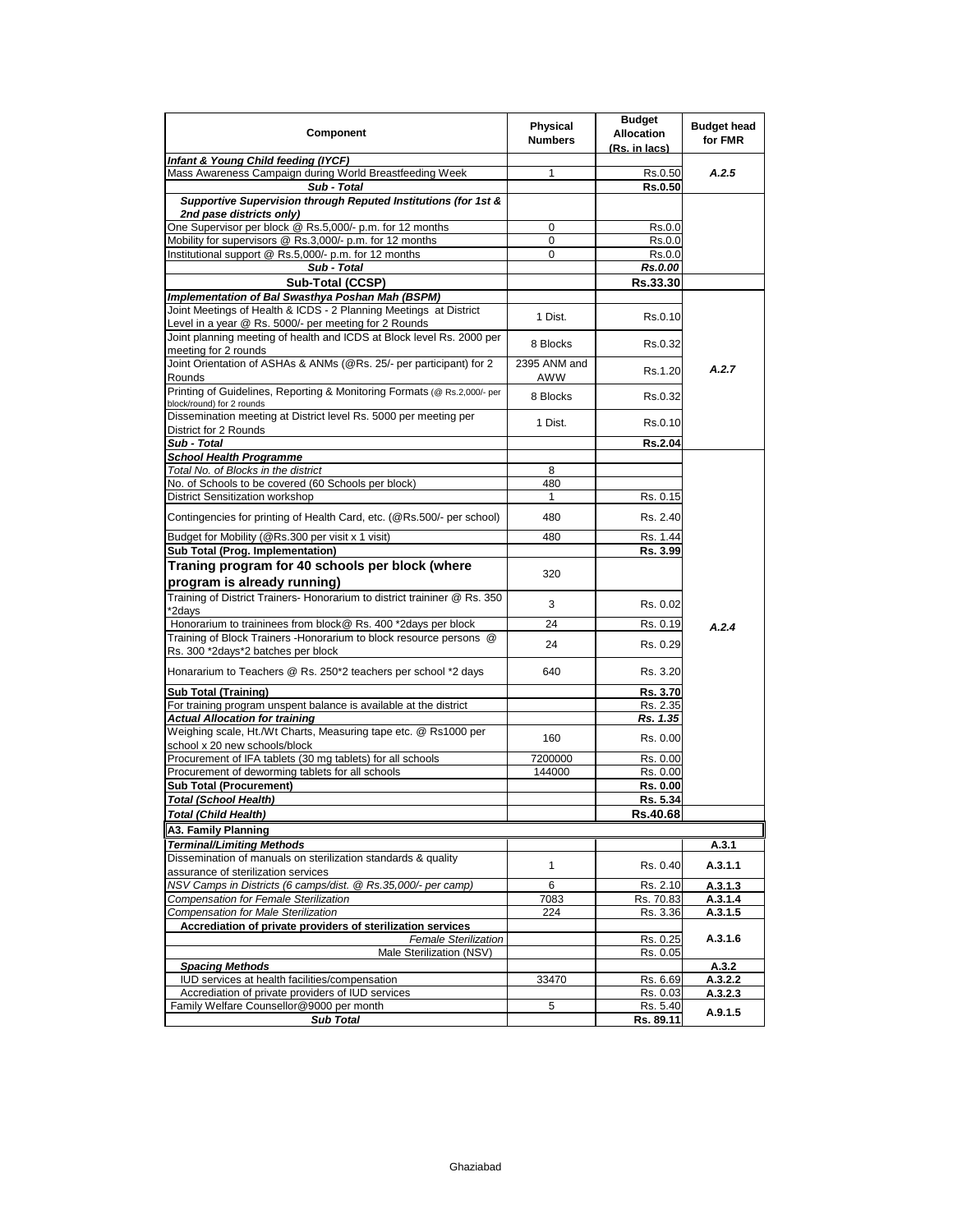| Component                                                                                                                                                                     | <b>Physical</b><br><b>Numbers</b> | <b>Budget</b><br><b>Allocation</b><br>(Rs. in lacs) | <b>Budget head</b><br>for FMR |  |
|-------------------------------------------------------------------------------------------------------------------------------------------------------------------------------|-----------------------------------|-----------------------------------------------------|-------------------------------|--|
| <b>PCPNDT and Sex-Ratio</b>                                                                                                                                                   |                                   |                                                     |                               |  |
| Visit of District Inspection & Monitoring Committee                                                                                                                           | 10                                | Rs. 0.10                                            | A.8.1                         |  |
| Sensitization Workshop at District level                                                                                                                                      | 1                                 | Rs. 0.40                                            |                               |  |
| Organising Competions at Inter/Degree Colleges                                                                                                                                | 3                                 | Rs. 0.10                                            |                               |  |
| Orientation of members of Dist advisory committee at Division                                                                                                                 |                                   | Rs. 0.00                                            |                               |  |
| <b>IEC Activities &amp; Conigency</b>                                                                                                                                         |                                   |                                                     |                               |  |
| <b>IEC Activities</b>                                                                                                                                                         |                                   | Rs. 0.60                                            |                               |  |
| Contigency                                                                                                                                                                    |                                   | Rs. 0.06                                            | A.12.4                        |  |
| TA/DA to Dist. level Staff for attending workshop, training, meetings                                                                                                         |                                   | Rs. 0.20                                            |                               |  |
| <b>Sub Total</b>                                                                                                                                                              |                                   | Rs. 1.46                                            |                               |  |
| <b>Sub-Total (Family Planning)</b>                                                                                                                                            |                                   | Rs.90.57                                            |                               |  |
| <b>A.4 ARSH</b>                                                                                                                                                               |                                   |                                                     |                               |  |
| Saloni Scheme                                                                                                                                                                 |                                   |                                                     |                               |  |
| No. of Blocks in District                                                                                                                                                     | 8                                 |                                                     |                               |  |
| No. of Schools to be covered (10 Schools per block)                                                                                                                           | 80                                |                                                     | A.4.1                         |  |
| No. of Benificiaries (150 per school)                                                                                                                                         | 12000                             |                                                     |                               |  |
| Sensitization Workshop at District level                                                                                                                                      | 1                                 | Rs. 0.15                                            |                               |  |
| Budget for Visit of Medical Team (@Rs.300/- per visit x 2 visits per                                                                                                          |                                   |                                                     |                               |  |
| school)                                                                                                                                                                       | 160                               | Rs. 0.48                                            | A.4.2                         |  |
| Budget for Preparing Saloni Sabha (Rs.300/- p.m. per school x 10<br>months)                                                                                                   | 800                               | Rs. 2.40                                            |                               |  |
| Procurement of IFA tablets (100 mg tablets) for all schools                                                                                                                   | 576000                            | Rs.0.00                                             |                               |  |
| Procurement of deworming tablets for all schools 2 tab/Benf.                                                                                                                  | 24000                             | Rs.0.00                                             | A.13.2.5                      |  |
| <b>Sub-Total (Adolescent Health)</b>                                                                                                                                          |                                   | Rs.3.03                                             |                               |  |
| A.5 Urban RCH                                                                                                                                                                 |                                   |                                                     |                               |  |
| Urban RCH plan /activities                                                                                                                                                    |                                   |                                                     |                               |  |
| <b>Building</b>                                                                                                                                                               | 5                                 | 4.2                                                 |                               |  |
| Manpower(1Doctor @ 24000/month,1Staff Nurse@ 15000/month,2                                                                                                                    |                                   |                                                     |                               |  |
| ANMs@9000/month,2 Security guards @ 4000/month,1 Ayah                                                                                                                         | 5                                 | 42.6                                                |                               |  |
| 4000/month,& 1 Sweeper 2000/month                                                                                                                                             |                                   |                                                     |                               |  |
| <b>Other Expenses</b>                                                                                                                                                         | 5                                 | 2.04                                                | A.5.1                         |  |
| IEC                                                                                                                                                                           |                                   |                                                     |                               |  |
|                                                                                                                                                                               | 5                                 | 0.5                                                 |                               |  |
| <b>Subtotal</b>                                                                                                                                                               |                                   | 49.34                                               |                               |  |
| The cost of Drugs(Rs 10,000/month/Health post) and consumables(Rs 3,000/month/Health Post) for Urban RCH<br>amounting to Rs 7.80 Lacs would be met from the Mission Flexipool |                                   |                                                     |                               |  |
| <b>A9. INFRASTRUCTURE &amp; HR</b>                                                                                                                                            |                                   |                                                     |                               |  |
| <b>Contractual Staff &amp; Services</b>                                                                                                                                       |                                   |                                                     |                               |  |
| <b>Position</b>                                                                                                                                                               | No.                               | <b>Budget</b>                                       |                               |  |
| Contractual ANM (@Rs.9000/- pm)                                                                                                                                               | 50                                | Rs. 54.00                                           | A.9.1 .1                      |  |
| Staff Nurse in the district (@Rs.15000/- pm)                                                                                                                                  | 20                                | Rs. 36.00                                           | A.9.1.3                       |  |
| MBBS (Male/Female) @ Rs.30000/- pm                                                                                                                                            | 13                                | Rs. 46.80                                           |                               |  |
| Specialist at On Call basis for CHC (@ Rs.1000/- per visit) No. of calls                                                                                                      |                                   |                                                     |                               |  |
| for 6 moths                                                                                                                                                                   | 100                               | Rs. 1.00                                            |                               |  |
| Specialist at On Call basis for Dist. Hospital (Male)/DCH(@ Rs.1000/-                                                                                                         |                                   |                                                     |                               |  |
| per visit)                                                                                                                                                                    | 200                               | Rs. 2.00                                            |                               |  |
| Specialist at Dist. Hospital (Male)/DCH(@ Rs.40000/- pm for                                                                                                                   |                                   |                                                     | A.9.1.4                       |  |
| MS/MD/MDS & @Rs.35000/- for Diploma holders)                                                                                                                                  | 4                                 | Rs. 16.80                                           |                               |  |
|                                                                                                                                                                               |                                   |                                                     |                               |  |
| Specialist at DWH/DCH (@ Rs.40000/- pm for MS/MD/MDS &<br>@Rs.35000/- for Diploma holders)/MBBS(LMO if already on contract)                                                   |                                   | Rs. 8.40                                            |                               |  |
|                                                                                                                                                                               | 2                                 |                                                     |                               |  |
| Paramedical staff/LT for CHC (@ Rs.9000/- pm)                                                                                                                                 | $\overline{7}$                    | Rs. 7.56                                            |                               |  |
| Paramedical staff for DH/DWH/DCH (@ Rs.9000/- pm)                                                                                                                             | 3                                 | Rs. 3.24                                            | A.9.1.5                       |  |
| Data Assistant ( @ Rs.8000/- pm)                                                                                                                                              | 3                                 | Rs. 2.88                                            |                               |  |
| <b>Sub-Total (Human Resources)</b>                                                                                                                                            |                                   | Rs.178.68                                           |                               |  |
| A.10. INSTITUTIONAL STRENGTHENING                                                                                                                                             |                                   |                                                     |                               |  |
| Logistics Management/Improvement                                                                                                                                              |                                   |                                                     |                               |  |
| <b>Stregthening of Logistic Management</b>                                                                                                                                    |                                   |                                                     |                               |  |
| Divisional logistic management                                                                                                                                                | 0                                 | Rs. 0.00                                            |                               |  |
| <b>Transportation of Logistic</b>                                                                                                                                             |                                   |                                                     |                               |  |
| Divisional level @ Rs 50000/-                                                                                                                                                 | 0                                 | Rs. 0.00                                            | A.10.2                        |  |
| District level @ Rs 30000/-                                                                                                                                                   | $\mathbf{1}$                      | Rs. 0.30                                            |                               |  |
| Block level @ Rs 12000/-                                                                                                                                                      | 8                                 | Rs. 0.96                                            |                               |  |
| <b>Sub-Total (Logistics Strengthening)</b>                                                                                                                                    |                                   | <b>Rs.1.26</b>                                      |                               |  |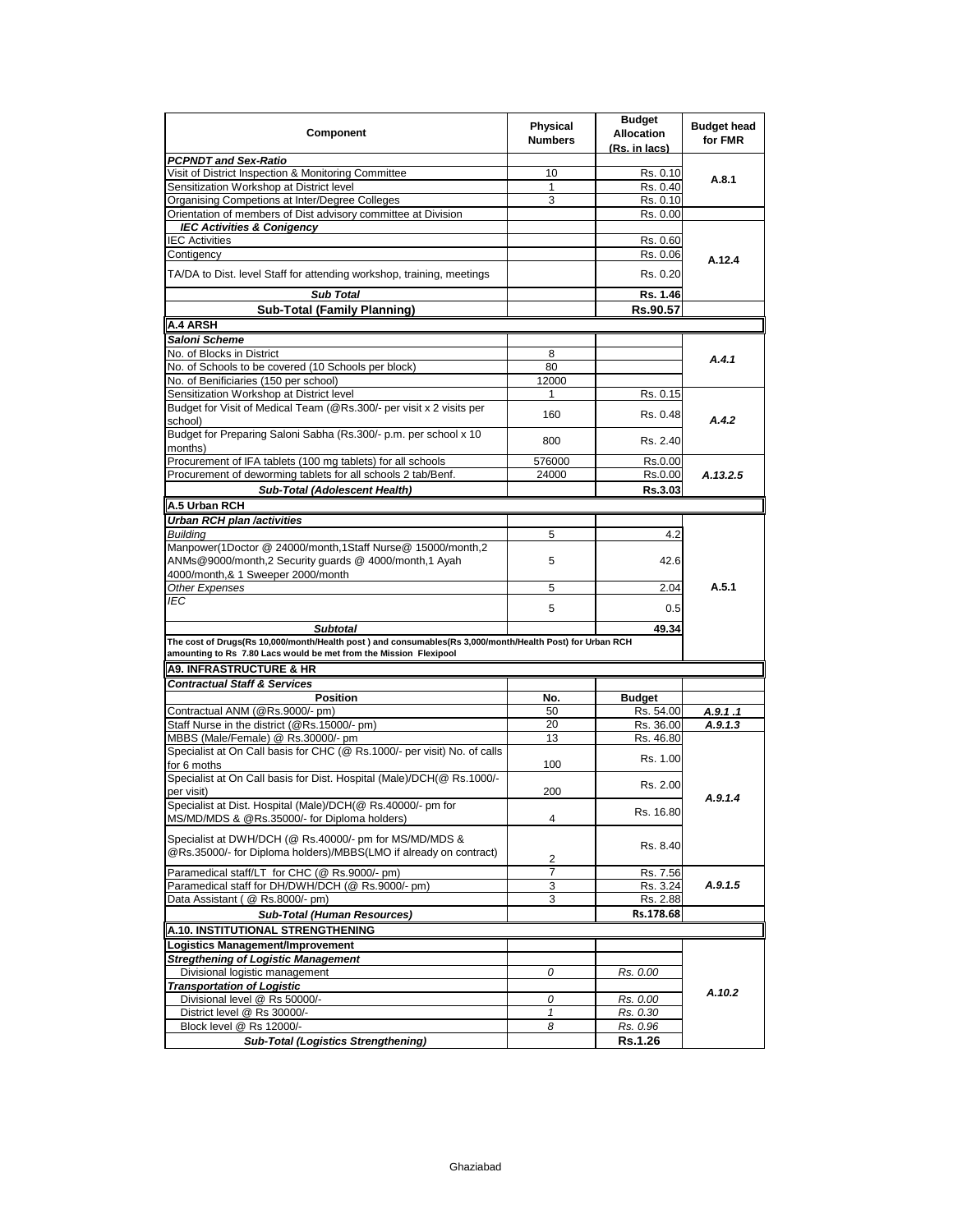| Component                                             | <b>Physical</b><br><b>Numbers</b> | <b>Budget</b><br><b>Allocation</b><br>(Rs. in lacs) | <b>Budget head</b><br>for FMR |
|-------------------------------------------------------|-----------------------------------|-----------------------------------------------------|-------------------------------|
| <b>Rent for Sub-Centres</b>                           |                                   |                                                     |                               |
| No. of SCs in Rented Bldgs & Budget @ Rs. 250/- p.m.  | 237                               | Rs.7.11                                             | A.10.4                        |
| <b>Sub-Total (Sub Center Rent)</b>                    |                                   | <b>Rs.7.11</b>                                      |                               |
| <b>A.11 TRAINING</b>                                  |                                   |                                                     |                               |
| <b>Training- Skill Birth Attendant</b>                |                                   |                                                     |                               |
| <b>Training at DWH/Combined Hosp</b>                  |                                   |                                                     |                               |
| Target at DWH                                         | 40                                |                                                     |                               |
| No. of Particpants per batch                          | 4                                 |                                                     |                               |
| No. of Batches                                        | 10                                | Rs.11.04                                            |                               |
| New Site Stregthening at DWH                          |                                   |                                                     |                               |
| Existing site stregthening                            |                                   | Rs.0.40                                             |                               |
| Sub-Total (DWH-SBA)                                   |                                   | Rs.11.44                                            |                               |
| Training at FRU/24X7                                  |                                   |                                                     | A.11.3.1                      |
| Name of the selected Training Site FRU/24X7           |                                   |                                                     |                               |
| Target at FRU/24X7                                    | $\Omega$                          |                                                     |                               |
| No. of Particpants per batch                          | $\Omega$                          |                                                     |                               |
| No. of Batches                                        | $\Omega$                          | Rs.0.00                                             |                               |
| New Site Stregthening at FRU                          |                                   | Rs.0.00                                             |                               |
| Existing site stregthening                            |                                   | Rs.0.00                                             |                               |
| Sub-Total (FRU-SBA)                                   |                                   | <b>Rs.0.00</b>                                      |                               |
| Sub-Total(SBA Training)                               |                                   | Rs.11.44                                            |                               |
| <b>A.14 PROGRAM MANAGEMENT</b>                        |                                   |                                                     |                               |
| Personal & Other Expense of Dist. PMU (Rs.94500/- pm) | 1                                 | Rs.11.34                                            | A.14.2                        |
| Operational Cost (Rs. 60000/- pm)                     | 1                                 | Rs.7.20                                             | A.14.4                        |
| Sub-Total (Program Management)                        |                                   | Rs.18.54                                            |                               |
| <b>Total for RCH Flexipool (Part A)</b>               |                                   | Rs.769.90                                           |                               |

| Part B - Mission Flexipool - Contract Contract Contract Contract Contract Contract Contract Contract Contract Contract Contract Contract Contract Contract Contract Contract Contract Contract Contract Contract Contract Cont<br><b>Component</b> | Physical<br><b>Numbers</b> | <b>Budget</b><br><b>Allocation</b><br>(Rs. in lacs) | <b>Budget head</b><br>for FMR |
|----------------------------------------------------------------------------------------------------------------------------------------------------------------------------------------------------------------------------------------------------|----------------------------|-----------------------------------------------------|-------------------------------|
| <b>ASHA Scheme:-</b>                                                                                                                                                                                                                               |                            |                                                     | B.1                           |
| Periodic Training for ASHAs                                                                                                                                                                                                                        |                            |                                                     | B.1.1                         |
| <b>ASHA Support System</b>                                                                                                                                                                                                                         |                            |                                                     |                               |
| Replenishment of ASHA Kits & Budget (@ Rs. 500/- per kit*2 for 95%<br>ASHA)                                                                                                                                                                        | 1335                       | Rs.0.00                                             | B.1.2                         |
| Incentive to ASHAs (Average Rs.500/- p.m. for 85% ASHAs)                                                                                                                                                                                           | 1194                       | Rs.71.64                                            | B.1.3                         |
| Award to ASHA (Rs.5000/- for 1 ASHA in each block)                                                                                                                                                                                                 | 8                          | Rs.0.40                                             |                               |
| Annual ASHA Sammelan (Rs.250/- per ASHA for 60% ASHAs)                                                                                                                                                                                             | 843                        | Rs.2.11                                             | B.1.1                         |
| Mobility to ASHAs (Rs.30/- per ASHA for 95% ASHAs)                                                                                                                                                                                                 | 1335                       | Rs.4.81                                             |                               |
| Block level ASHA Payment Register (Rs.100/-per Register)                                                                                                                                                                                           | 8                          | Rs.0.01                                             | B.18.3.2                      |
| Printing of Voucher Booklet for ASHA (Rs.25/-per Booklet)                                                                                                                                                                                          | 1405                       | Rs.0.35                                             |                               |
| Budget ASHA Mentoring Group (Rs.10,000/- per District)                                                                                                                                                                                             | Quarterly<br>Meeting       | Rs.0.10                                             | B.1.1                         |
| Sub-Total (ASHA Scheme):-                                                                                                                                                                                                                          |                            | Rs.79.41                                            |                               |
| <b>Untied Grant to Facilities</b>                                                                                                                                                                                                                  |                            |                                                     | B.2                           |
| No. of CHCs & Budget @ Rs.0.50 lacs per facility                                                                                                                                                                                                   | 7                          | Rs.3.50                                             | B.2.1                         |
| No. of BPHCs & Budget @ Rs.0.50 lacs per facility                                                                                                                                                                                                  | 3                          | Rs.1.50                                             | B.2.2                         |
| No. of APHCs & Budget @ Rs.0.25 lacs per facility                                                                                                                                                                                                  | 38                         | Rs.9.50                                             | B.2.2                         |
| No. of Sub Centres & Budget @ Rs.0.10 lacs per facility                                                                                                                                                                                            | 319                        | Rs.31.90                                            | B.2.3                         |
| No.of VHSCs                                                                                                                                                                                                                                        | 405                        | Rs.0.00                                             | B.2.4                         |
| No.of Revenue Villages & Budget @Rs.0.10 lacs per R.Village                                                                                                                                                                                        | 529                        | Rs.52.90                                            |                               |
| <b>Sub-Total (Untied Grants)</b>                                                                                                                                                                                                                   |                            | Rs.99.30                                            |                               |
| <b>Annual Maintenance Grant to Facilities</b>                                                                                                                                                                                                      |                            |                                                     | B.4                           |
| No. of CHCs & Budget @ Rs.1.0 lacs per facility                                                                                                                                                                                                    | $\overline{7}$             | Rs.7.00                                             | B.4.1                         |
| No. of BPHCs & Budget @ Rs.1.0 lacs per facility                                                                                                                                                                                                   | 3                          | Rs.3.00                                             | B.4.2                         |
| No. of APHCs & Budget @ Rs.0.50 lacs per facility                                                                                                                                                                                                  | 36                         | Rs.18.00                                            |                               |
| No. of Sub Centres & Budget @ Rs.0.10 lacs per facility                                                                                                                                                                                            | 82                         | Rs.8.20                                             | B.4.3                         |
| <b>Sub-Total (Annual Maintenance Grants)</b>                                                                                                                                                                                                       |                            | Rs.36.20                                            |                               |
| <b>Funds to Rogi Kalyan Samitis</b>                                                                                                                                                                                                                |                            |                                                     | B.6                           |
| No. of District Hospitals & Funds @ Rs.5.0 lacs per facility                                                                                                                                                                                       | 3                          | Rs.15.00                                            | B.6.1                         |
| No. of CHCs & Funds @ Rs.1.0 lacs per facility                                                                                                                                                                                                     | $\overline{7}$             | Rs.7.00                                             | B.6.2                         |
| No. of BPHCs & Funds @ Rs.1.0 lacs per facility                                                                                                                                                                                                    | 3                          | Rs.3.00                                             | B.6.3                         |
| No. of APHCs & Funds @ Rs.1.00 lacs per facility                                                                                                                                                                                                   | 38                         | Rs.38.00                                            | B.6.4                         |
| <b>Sub-Total (Funds for RKS)</b>                                                                                                                                                                                                                   |                            | Rs.63.00                                            |                               |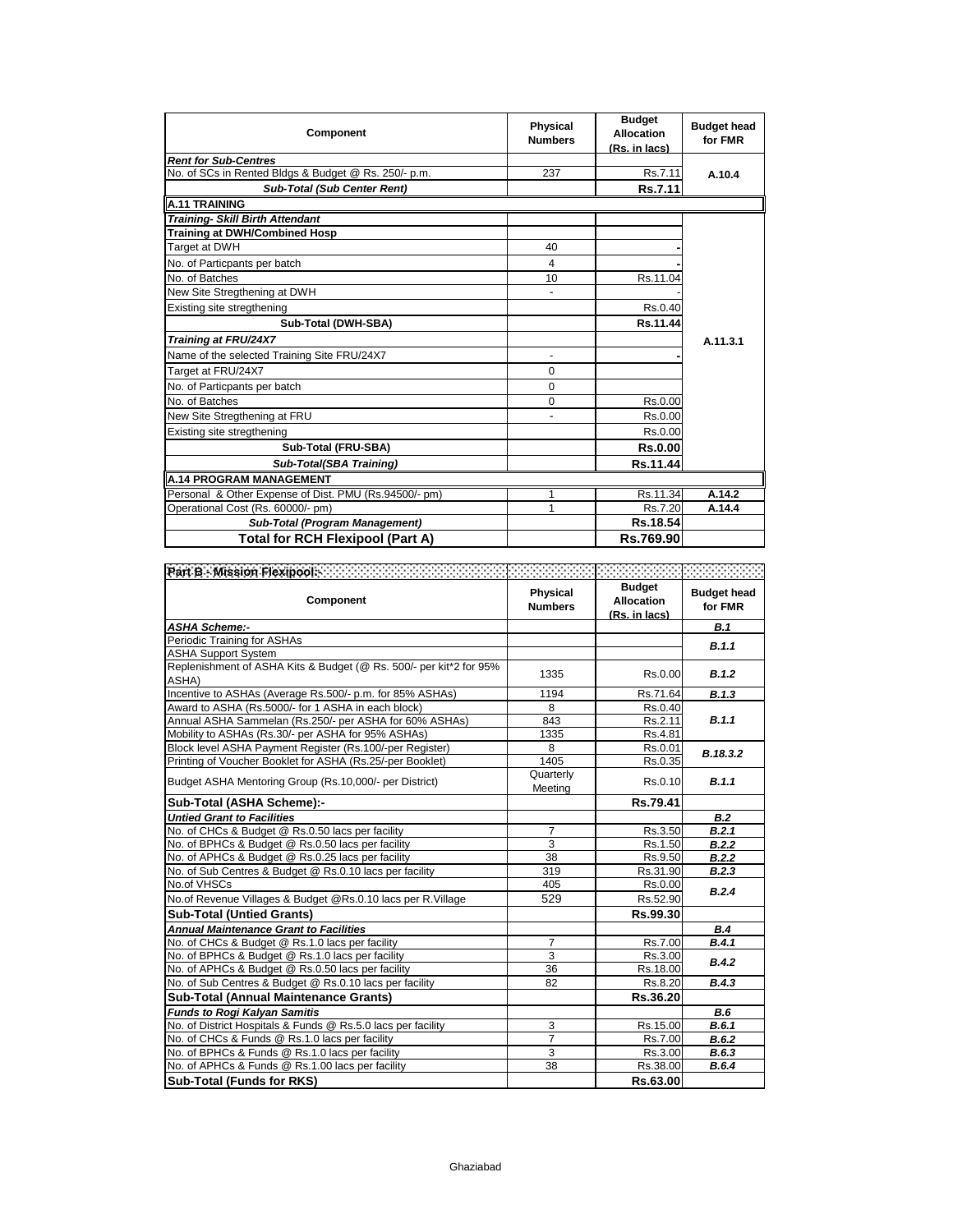| Component                                                                                        | Physical<br><b>Numbers</b> | <b>Budget</b><br><b>Allocation</b><br>(Rs. in lacs) | <b>Budget head</b><br>for FMR |
|--------------------------------------------------------------------------------------------------|----------------------------|-----------------------------------------------------|-------------------------------|
| <b>Operationalisation of District Drug Warehouses</b>                                            |                            |                                                     |                               |
| Contractual Staff (@Rs.2.94 lacs/yr)                                                             | 1                          | Rs.2.94                                             | <b>B.21</b>                   |
| Contingency Expenses (@Rs.2.0 lacs/yr)                                                           | 1                          | Rs.2.00                                             |                               |
| Sub-Total (Ope. of District Drug Warehouses)                                                     |                            | <b>Rs.4.94</b>                                      |                               |
| <b>Mobility Support to DWH &amp; District Combined Hospital</b>                                  |                            |                                                     | B.27.8                        |
| Mobility Support to DWH/DCH @Rs.18000/- Per month.                                               | 2                          | Rs.4.32                                             |                               |
| Sub-Total (Funds for Mobility Support to DWH & DCH)                                              |                            | <b>Rs.4.32</b>                                      |                               |
| Mobility Support for Monitoring & Supervision.                                                   |                            |                                                     |                               |
| Mobility Support to District Community Mobilizer (@Rs.800/-per day X<br>8 days/month)            | 1                          | Rs.0.77                                             |                               |
| Mobility Support to District Account Manager (@Rs.800/-per day X 6)<br>days/month)               | 1                          | Rs.0.58                                             | B.18.3.2                      |
| Mobility Support to District Programme Manager (@Rs.800/-per day X<br>8 days/month)              |                            | Rs.0.00                                             |                               |
| Sub-Total(Mobility Support for Monit. & Supervision)                                             |                            | Rs.1.34                                             |                               |
| <b>Supervision of ANM/ASHAs</b>                                                                  |                            |                                                     | B.18.3.2                      |
| Vehicle for Mobility @Rs.18000/-month/block                                                      | 8                          | Rs.17.28                                            |                               |
| Sub-Total (Supervision of ANM/ASHAs)                                                             |                            | Rs.17.28                                            |                               |
| <b>Vehicle Support for Specialist</b>                                                            |                            |                                                     | <b>B.27.8</b>                 |
| One Vehicle for 5 block level facility (@Rs.18000/-month)                                        | 2                          | Rs.4.32                                             |                               |
| <b>Sub-Total (Vehicle Support for Specialist)</b>                                                |                            | <b>Rs.4.32</b>                                      |                               |
| <b>Diesel for Generator for District Hospitals</b>                                               |                            |                                                     |                               |
| Diesel Support for generator (@Rs.1 lac per month)                                               | 3                          | Rs.36.00                                            | <b>B.28</b>                   |
| Sub-Total (Diesel Support for District Hospital)                                                 |                            | Rs.36.00                                            |                               |
| Diesel Support for Generator in Fully Functional CHC.                                            |                            |                                                     |                               |
| Diesel Support for Fully functional CHC (@Rs.35000/-per month)                                   | 7                          | Rs.29.40                                            | <b>B.28</b>                   |
| Diesel Support for CHC functional in BPHC building (@Rs.13500/-per                               | 3                          | Rs.4.86                                             |                               |
| month)                                                                                           |                            | Rs.34.26                                            |                               |
| Sub-Total (Diesel Support for fully functional CHCs)<br>Saas Bahu Sammelans (1 each at District) |                            |                                                     |                               |
| No. of Sammellans & Budget (@Rs. 1.50 lac. Per District)                                         | 1                          | Rs.1.50                                             | B.7.1                         |
| Sub-Total (Saas Bahu Sammelan)                                                                   |                            | Rs.1.50                                             |                               |
| Tehsil level Pradhan Sammelan                                                                    |                            |                                                     |                               |
| No. of Sammelans & Budget (@Rs.40,000 per Sammelan)                                              | 4                          | Rs.1.60                                             | B.8.2                         |
| Sub-Total (Tehsil level Pradhan Sammelan)                                                        |                            | Rs.1.60                                             |                               |
| Organization of Swasthya Mela                                                                    |                            |                                                     |                               |
| Organization of S.Mela @Rs.20000/- Mela/Month at each block.                                     | 8                          | Rs.19.20                                            | <b>B.10.1</b>                 |
| Sub-Total (Swasthya Mela)                                                                        |                            | Rs.19.20                                            |                               |
| <b>Concurrent Audit</b>                                                                          |                            |                                                     | <b>B.27.5</b>                 |
| Budget @ Rs. 4000/- per month for 12 months                                                      | 1                          | Rs.0.48                                             |                               |
| <b>Sub-Total (Concurrent Audit)</b>                                                              |                            | <b>Rs.0.48</b>                                      |                               |
| <b>Health Management Information System (HMIS):-</b>                                             |                            |                                                     |                               |
| Hiring of Vehicle for District HMIS Nodal Officer (@Rs.800/- Visit)                              | 3                          | Rs.0.29                                             |                               |
| Mobility Support for Block HMIS Nodal Officer (@Rs.600/-month)                                   | 8                          | Rs.0.58                                             | <b>B.21</b>                   |
| Internet Connectivity @Rs.400/- per month/computer                                               | 11                         | Rs.0.53                                             |                               |
| Consumables & Stationary for Computer, printer (Rs.400/-per<br>month/facility)                   | 11                         | Rs.0.53                                             |                               |
| Sub-Total (HMIS)                                                                                 |                            | Rs.1.92                                             |                               |
| <b>Programme Management:-</b>                                                                    |                            |                                                     |                               |
| <b>Expenses at Additional Director level:-</b>                                                   |                            |                                                     |                               |
| Mobility @Rs.2500/-per District per Month.                                                       | 0                          | Rs.0.00                                             |                               |
| Contingency Expenses @Rs.5000/- month.                                                           | 0                          | Rs.0.00                                             | <b>B.27.6</b>                 |
| Sub-Total (Exp.at Addl.Director level)-                                                          |                            | <b>Rs.0.00</b>                                      |                               |
| <b>Operational Cost for Block Project Management Unit</b>                                        |                            |                                                     |                               |
| Honoraria to Block Data Assistant @Rs.8000/-Per Month                                            | 8                          | Rs.7.68                                             | B.27.1                        |
| Communication support to Block Program Manager @Rs.500/-P.M.                                     | 8                          | Rs.0.48                                             |                               |
| Sub-Total (Operational Cost for BPMU)                                                            |                            | Rs.8.16                                             |                               |
| <b>Provision of Contractual Staff (AYUSH)</b>                                                    |                            |                                                     |                               |
| <b>Position</b>                                                                                  | No.                        | <b>Budget</b>                                       |                               |
| ISM Lady Doctors (@ Rs.24,000/- per month)                                                       | 10                         | Re 7656                                             | <b>R</b> 14 A                 |
|                                                                                                  |                            |                                                     |                               |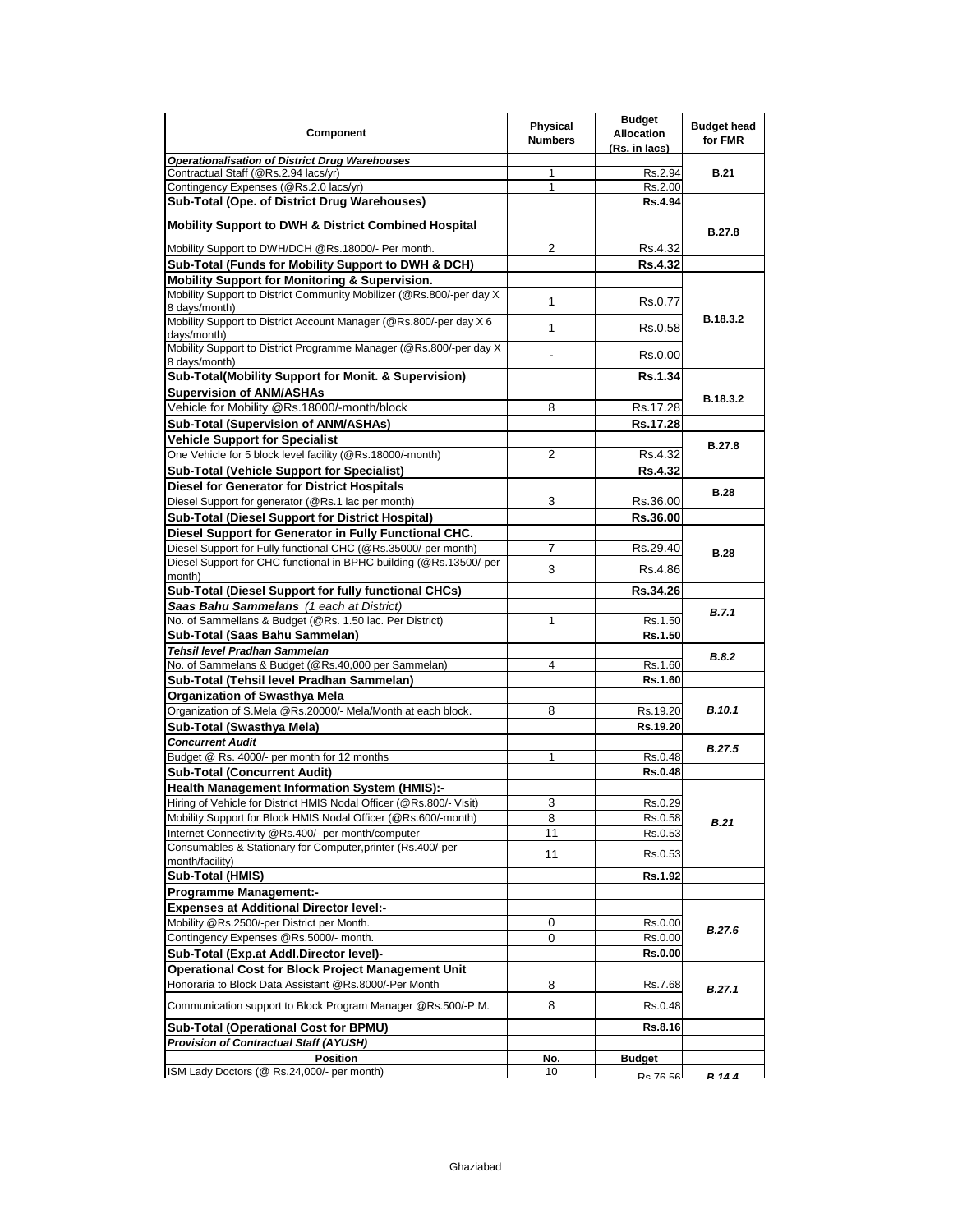| <b>Component</b>                                                                                | Physical<br><b>Numbers</b> | <b>Budget</b><br><b>Allocation</b><br>(Rs. in lacs) | <b>Budget head</b><br>for FMR |
|-------------------------------------------------------------------------------------------------|----------------------------|-----------------------------------------------------|-------------------------------|
| AYUSH Doctors (@ Rs.24,000/- per month)                                                         | 27                         |                                                     | .                             |
| AYUSH Pharmacists (@ Rs.9,000/- per month)                                                      | 12                         | Rs.8.46                                             | B.14.1                        |
| Sub-Total (Contractual Staff - AYUSH)                                                           |                            | Rs.85.02                                            |                               |
| Integrated Skill Refresher Training for ANM & LHV.                                              |                            |                                                     |                               |
| Total Work load for the year                                                                    | 80                         |                                                     | B.16.3.1                      |
| Total no. of Proposed Batches & Budget @Rs.165950/- per batch.                                  | 5                          | Rs.8.30                                             |                               |
| Sub-Total (Integrated skill training for ANM/LHV)                                               |                            | Rs.8.30                                             |                               |
| Infrastructure & Manpower for UIP                                                               |                            |                                                     |                               |
| Mobile Workshop at Regional Depot @Rs.4 Lac.                                                    | 0                          | Rs.0.00                                             |                               |
| Renovation & Electrification of WIC/WIF                                                         | 0                          | Rs.0.00                                             |                               |
| Expansion of Cold Chain Store at Regional/Divisional Depo                                       | 0                          | Rs.0.00                                             | B.26.5                        |
| Expansion of Cold Chain Workshop @Rs.50000/-year/District.                                      |                            | Rs.0.50                                             |                               |
| Mobility Support to Block (1 Vehicle @Rs.800/-per block for 6 days in<br>a month for 12 months) | 8                          | Rs.4.61                                             |                               |
| IVRS System for Tracking of Beneficiaries.                                                      | 0                          | Rs.0.00                                             | B.18.3.2                      |
| Sub - Total (Infrasturcture & Manpower for UIP)                                                 |                            | Rs.5.11                                             |                               |
|                                                                                                 |                            |                                                     |                               |
| Total for Mission Flexipool (Part B) [19] [19] [19] [19] [19]                                   |                            | Rs.511.66                                           |                               |

| Component                                                                                                                                                                                                                                                                          | <b>Physical</b><br><b>Numbers</b> | <b>Budget</b><br><b>Allocation</b><br>(Rs. in lacs) |
|------------------------------------------------------------------------------------------------------------------------------------------------------------------------------------------------------------------------------------------------------------------------------------|-----------------------------------|-----------------------------------------------------|
| Routine Immunization (Part C)                                                                                                                                                                                                                                                      |                                   |                                                     |
| Total Number of Immunization Sessions to be organized in the District                                                                                                                                                                                                              | 22008<br>Sessions/Year            |                                                     |
| Mobility support for supervision: Supervisory visits by district level<br>officers for monitoring and supervision of RI @ Rs 50000 /District for<br>district level officers (this includes POL and maintenance) per year                                                           | 1                                 | Rs.0.50                                             |
| Alternate Vaccine delivery @ Rs 50/- sessionx 3 months(April-June)<br>+2 Vehicles /Blocks for 6 days /month for 9 months (July-March 10)                                                                                                                                           | 22008<br>Sessions/Year            | Rs.11.00                                            |
| Focus on Urban slum & underserved areasHiring an ANM @<br>Rs.300/session for four sessions/month/slum of 10000 population and<br>Rs.200/- per month as contingency per slum of i.e. total expense of<br>Rs. 1400/- per month per slum of 10000 population                          | 4608<br>sessions/year             | Rs.16.13                                            |
| Mobilization of children by ASHA /RI Mobilizer @ Rs 150/- per session                                                                                                                                                                                                              | 22008<br>Sessions/Year            | Rs.33.01                                            |
| Support for Computer Assistant for RI reporting (with annual increment<br>of 10% wef from 2010-11Districts @ Rs 8000- 10,000 p.m                                                                                                                                                   | 1                                 | Rs.1.06                                             |
| Printing and dissemination of tally sheets, monitoring forms, etc. @<br>Rs 1 /beneficiary                                                                                                                                                                                          | 130765<br><b>Benefiaceries</b>    | Rs.1.31                                             |
| Quarterly Review & feedback meeting exclusive for RI at district level<br>with one Block MOIC, ICDS CDPO and other stakeholders<br>stakeholders @ Rs 100/- per participant for meeting expenses (lunch,<br>organizational expenses)                                                | 24                                | Rs.0.10                                             |
| Quarterly Review Meetings at Block level Quarterly Review &<br>feedback meeting for exclusive for RI at Block level @Rs 50/-ppas<br>honorarium for ASHA (travel)and Rs 25 /-person at the disposal of<br>MOIC for meeting expenses (refreshments, stationary and Misc<br>expences) | 1777                              | Rs.2.29                                             |
| District level orientation training for 2 days of ANM, Multipurpose Health<br>worker @ Rs67300/batch with 20 participants in each batch                                                                                                                                            | 9Batch                            | Rs.6.06                                             |
| One day cold chain handelers training for block level cold chain<br>handlers @ Rs. 26,000 per batch and Rs 3000 for Observer<br>nominated by State                                                                                                                                 | 1Batch                            | Rs.0.29                                             |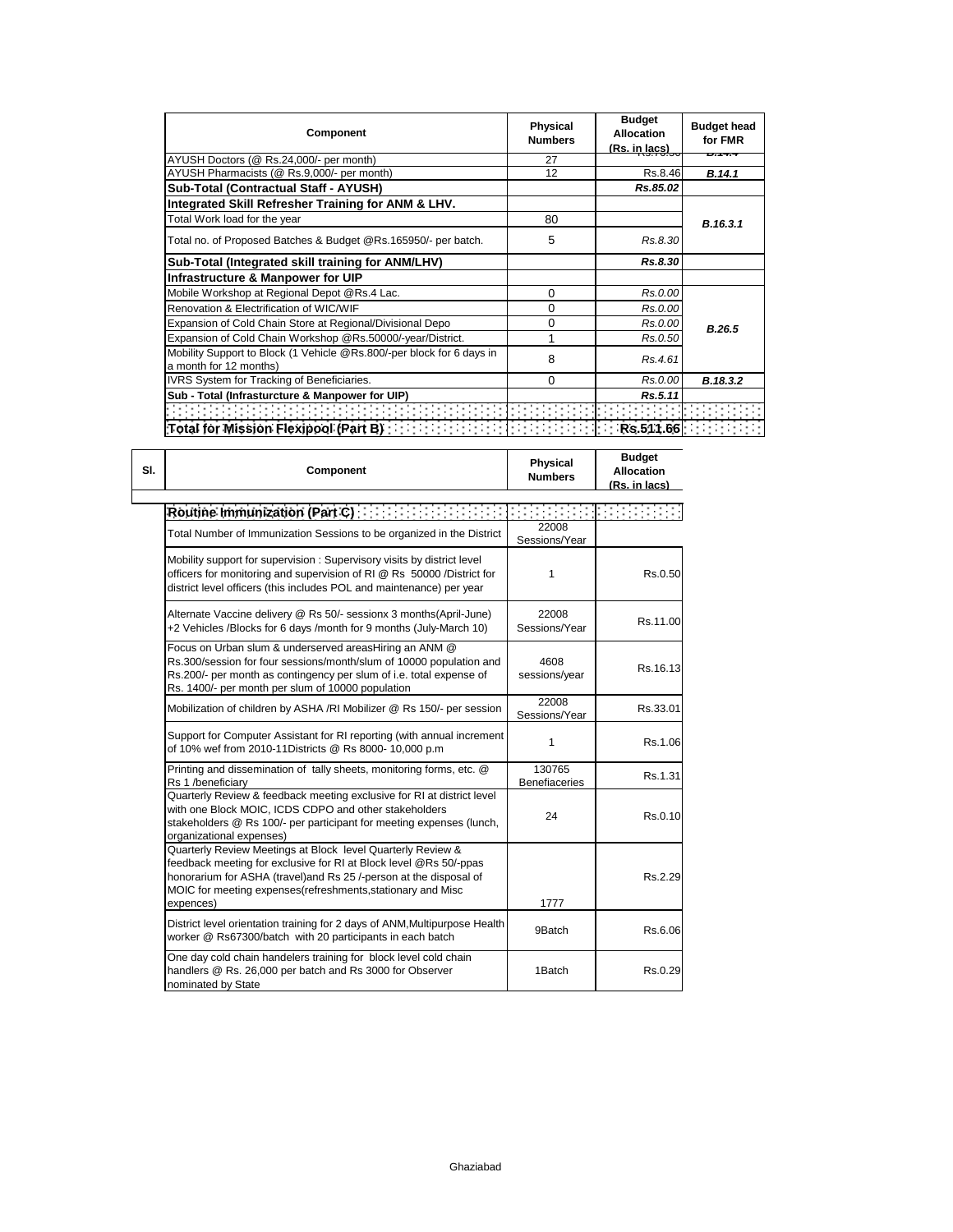| <b>Component</b>                                                                                                                                                                  | <b>Physical</b><br><b>Numbers</b> | <b>Budget</b><br><b>Allocation</b><br>(Rs. in lacs) | <b>Budget head</b><br>for FMR |
|-----------------------------------------------------------------------------------------------------------------------------------------------------------------------------------|-----------------------------------|-----------------------------------------------------|-------------------------------|
| One day Training of block level data handlers by DIO and District Cold<br>chain Officer to train about the reporting formats of Immunization and<br>NRHM Rs 300/Participant/Block | 8                                 | Rs.0.02                                             |                               |
| Microplanning at SC levelRs 100/- per subcentre (meeting at block<br>level, logistic)                                                                                             | 319                               | Rs.0.32                                             |                               |
| Microplanning at Block & District levelFor consolidation of microplan<br>at PHC/CHC level @ Rs 1000/- block & at district level @ Rs 2000/-<br>per district                       | 1District & 8<br><b>Block</b>     | Rs.0.10                                             |                               |
| Consumables for computer including provision for internet access for<br>RIMSRs 400/- Month / Districts                                                                            | 1                                 | Rs.0.05                                             |                               |
| Red/Black Plastic bags etc, 2 bags per session @ Rs. 2/Bag                                                                                                                        | 22008<br>Sessions/Year            | Rs.1.07                                             |                               |
| Purchase of Bleach/Hypochlorite solution Rs. 500/vaccine storage<br>point/year X 1000 vaccine storage points                                                                      | 26 Vaccine<br>storage points      | Rs.0.13                                             |                               |
| Purchase of Twin bucket Rs 400 per PHC/CHC per year                                                                                                                               | 26 Vaccine<br>storage points      | Rs.0.10                                             |                               |
| Funds for purchase of small polythene zipper bags to keep vaccines in<br>the vaccine carriers Rs. 0.5/polythene bag X total number of<br>sessions/year +10% wastage               | 22008<br>Sessions/Year            | Rs.0.13                                             |                               |
| Funds for preparing disposal pit for disposal of sharp immunization<br>waste. Rs. 3500/pit X 500 vaccine storage points                                                           | 13 Pits                           | Rs.0.46                                             |                               |
| <b>RI</b> subtotal                                                                                                                                                                |                                   | Rs.74.13                                            |                               |
| <b>Cold Chain maintenance</b>                                                                                                                                                     |                                   |                                                     |                               |
| Cold chain maintenance@Rs 500/Block & Rs 10,000/District/Year                                                                                                                     | 1District & 8<br><b>Block</b>     | Rs.0.16                                             |                               |
| POL for vaccine delivery from State to District and from district to<br>PHC/CHCs @ Rs. 100000/- district/Year)                                                                    | 1District                         | Rs.1.00                                             |                               |
| <b>Subtotal Cold Chain</b>                                                                                                                                                        |                                   | Rs.1.16                                             |                               |
| Sub Total (Part C)                                                                                                                                                                |                                   | Rs.75.29                                            |                               |

|              | Part D - National Program                        |                                   |                                                     |                               |
|--------------|--------------------------------------------------|-----------------------------------|-----------------------------------------------------|-------------------------------|
| 1. NPCB      |                                                  |                                   |                                                     |                               |
| SI.          | Component                                        | <b>Physical</b><br><b>Numbers</b> | <b>Budget</b><br><b>Allocation</b><br>(Rs. in lacs) | <b>Budget Head</b><br>for FMR |
| 1.1          | Govt Sector 30% of Tot. Trgt @531/cat.oprt.(IOL) | 3995                              | 2121345                                             |                               |
| 1.2          | NGO Sector 20% of Tot Trgt @ 656/Cat. Oprt.(IOL) | 2663                              | 1746928                                             |                               |
| 1.3          | Pvt. Sector 50% of Tot trgt.                     | 6658                              | $\Omega$                                            |                               |
|              | <b>Sub Total</b>                                 | 13316                             | 3868273                                             |                               |
| $\mathbf{2}$ | SES (Free Spec. to Children) @ of 100/-Spec      | 1387                              | 0                                                   |                               |
| 3            | Vision Centre @ 50,000/Centre Equipment          | 1 Govt/NGO                        | 50000                                               |                               |
| 4            | Operations other than Cataract                   | 220                               | 220000                                              |                               |
| 5            | Eye Collection @ 500/Cornea.                     | $\Omega$                          | $\Omega$                                            |                               |
|              | Total allocated for the District in Rs.          | 14923                             | 4138273                                             |                               |
|              | 2. RNTCP(WB)                                     |                                   |                                                     |                               |
| SI.          | Component                                        | Physical<br><b>Numbers</b>        | <b>Budget</b><br><b>Allocation</b><br>(Rs. in lacs) | <b>Budget Head</b><br>for FMR |
|              | <b>1 CIVIL WORKS</b>                             |                                   | 110900                                              |                               |
|              | <b>2 LABORATORY MATERIALS</b>                    |                                   | 800000                                              |                               |
|              | 3 HONERARIUM<br>4 IEC/ PUBLICITY                 |                                   | 1359357                                             |                               |
|              | <b>5 EQUIPMENT MAINTENANCE</b>                   |                                   | 101450<br>166800                                    |                               |
|              | 6 TRAINING                                       |                                   | 314155                                              |                               |
|              | <b>7 POL &amp; VEHICLE MAINTENANCE</b>           |                                   | 160000                                              |                               |
|              | <b>8 VEHICLE HIRING CHARGES</b>                  |                                   |                                                     |                               |
|              |                                                  |                                   | 364500                                              |                               |
|              | 9 NGO/PP SUPPORT                                 |                                   | 300000                                              |                               |
|              | 10 MISCELLANEOUS EXPENSES                        |                                   | 411610                                              |                               |
|              | <b>11 CONTRACTUAL SERVICES</b>                   |                                   | 6753000                                             |                               |
|              | 12 PRINTING                                      |                                   | 205200                                              |                               |
|              | <b>13 RESEARCH &amp; STUDIES</b>                 |                                   |                                                     |                               |
|              | <b>14 MEDICAL COLLEGES</b>                       |                                   | 346000                                              |                               |
|              | <b>15 PROCUREMENT OF VEHICLES</b>                |                                   | 100000                                              |                               |
|              | <b>16 PROCUREMENT OF EQUIPMENT</b><br>Sub-TOTAL  |                                   | 11492972                                            |                               |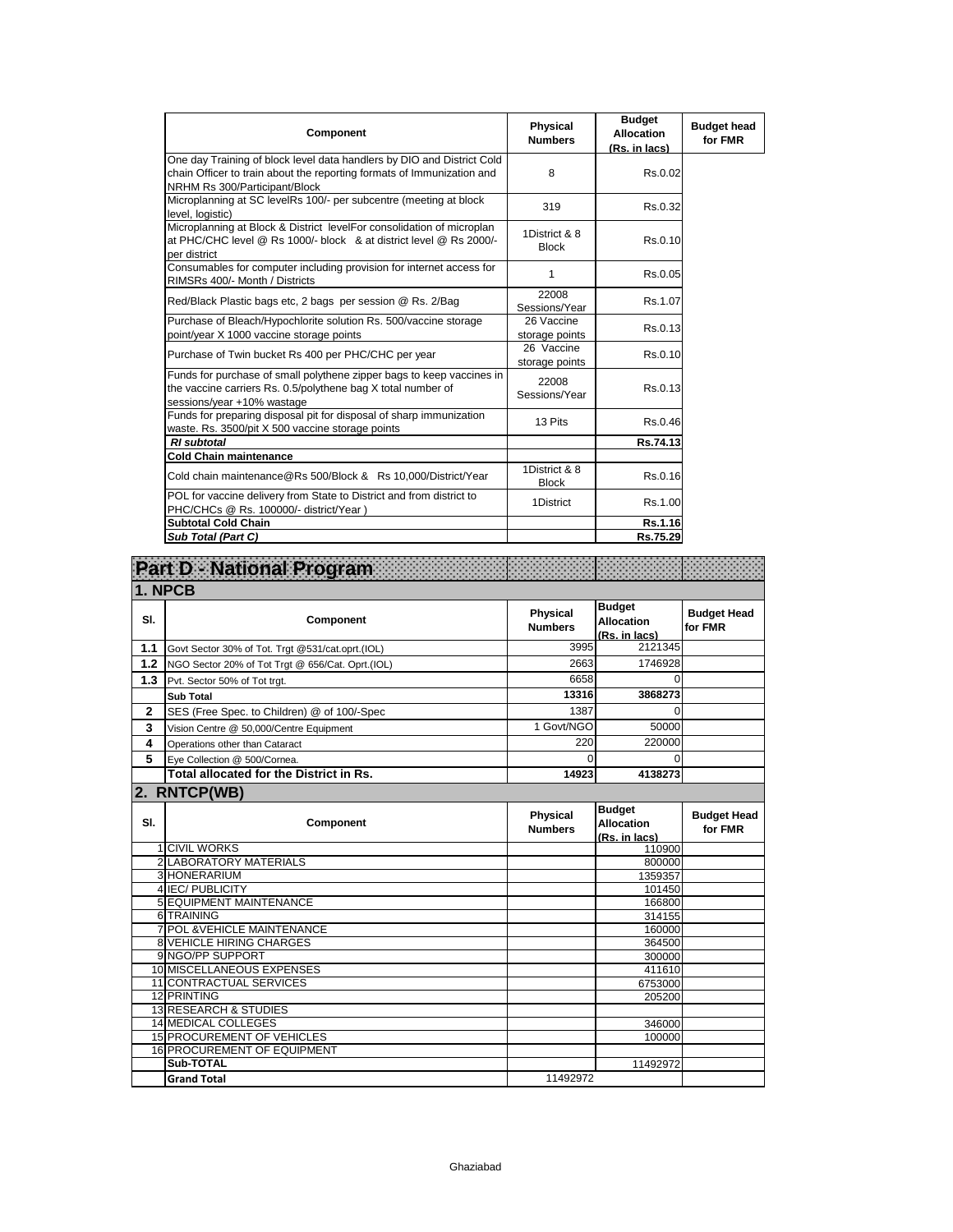|         | Component                                                            | <b>Physical</b><br><b>Numbers</b> | <b>Budget</b><br><b>Allocation</b><br>(Rs. in lacs) | <b>Budget head</b><br>for FMR |
|---------|----------------------------------------------------------------------|-----------------------------------|-----------------------------------------------------|-------------------------------|
| 3. NLEP |                                                                      |                                   |                                                     |                               |
|         | <b>Activities</b>                                                    | <b>Physical Targets Financial</b> |                                                     |                               |
|         |                                                                      |                                   | <b>Allocation</b>                                   |                               |
|         | 1 Contractual Services- Driver                                       |                                   |                                                     |                               |
|         | Remuneration @ Rs. 7,000/= P.M.                                      | 1                                 | 84000                                               |                               |
|         | Sub total                                                            |                                   | 84000                                               |                               |
|         | 2 Office Maintenance                                                 |                                   |                                                     |                               |
|         | Telephone/Fax/Internet @ Rs. 15,000/= P.A.                           |                                   | 15000                                               |                               |
|         | Office Operation & Maintenance @ Rs. 18,000/= P.A.                   |                                   | 18000                                               |                               |
|         | Consum-ables Stationery @ Rs. 24,000 P.A.                            |                                   | 24000                                               |                               |
|         | Maintenance of Office Equipment & Furniture etc.                     |                                   | 15000                                               |                               |
|         | Sub total                                                            |                                   | 72000                                               |                               |
|         | 3 Mobility-                                                          |                                   |                                                     |                               |
|         | Vehicle operation / hiring of 1 Vehicle @ Rs 75000 P.A.              |                                   | 75000                                               |                               |
|         | Sub total                                                            |                                   | 75000                                               |                               |
|         | 4 Training                                                           |                                   |                                                     |                               |
|         | 4 Days' Training of newly recruited Medical Officers @ Rs 28,000 per |                                   |                                                     |                               |
|         | batch of 30 trainees                                                 | 30                                | 28000                                               |                               |
|         | 3 Days' Training of newly recruited Health Workers @ Rs 24,000 per   |                                   |                                                     |                               |
|         | batch of 30 trainees                                                 | $\Omega$                          | $\Omega$                                            |                               |
|         | 2 Days' Refresher Training of Medical Officers @ Rs 16,000 per batch |                                   |                                                     |                               |
|         | of 30 trainees                                                       | 30                                |                                                     |                               |
|         | 2 Days' Refresher Training of Health Workers @ Rs 16,000 per batch   |                                   |                                                     |                               |
|         | of 30 trainees                                                       | 60                                | 48000                                               |                               |
|         | Sub total                                                            |                                   | 76000                                               |                               |
|         | 5 Procurement                                                        |                                   |                                                     |                               |
|         | Supportive medicines and other items for patients @ Rs39 per patient |                                   |                                                     |                               |
|         | under treatment                                                      |                                   | 14300                                               |                               |
|         | Splints, Crutches, Items for Deformity Patients Rs. 15/= per patient |                                   |                                                     |                               |
|         | under treatment                                                      |                                   | 5500                                                |                               |
|         | Patient Welfare Rs. 26/= per patient under treatment                 |                                   | 9500                                                |                               |
|         | Printing of forms @ Rs. 39/= per patient under treatment             |                                   | 14300                                               |                               |
|         | Sub total                                                            |                                   | 43600                                               |                               |
|         | 6 IEC Activities                                                     |                                   |                                                     |                               |
|         | Rallies @ Rs. 5,000/= each                                           | 2                                 | 10000                                               |                               |
|         | School Quiz @ Rs. 1000/= each                                        | 10                                | 10000                                               |                               |
|         | IPC workshops of ASHA @ Rs. 5000/= each                              | $\overline{2}$                    | 10000                                               |                               |
|         | Health Mela in local festivals, Melas etc. @ Rs. 5,000/= each        |                                   | 5000                                                |                               |
|         | Sub total                                                            |                                   | 35000                                               |                               |
|         | 7 Urban Leprosy Project                                              |                                   |                                                     |                               |
|         | <b>Supportive Medicines</b>                                          |                                   | 45000                                               |                               |
|         | Monitoring & Supervision                                             |                                   | 30000                                               |                               |
|         | MDT delivery & follow-up services                                    |                                   | 62100                                               |                               |
|         | Sub total                                                            |                                   | 137100                                              |                               |
|         | 8 Incentive to Ashas                                                 |                                   | 32800                                               |                               |
|         | 9 Review Meetings                                                    |                                   | 18000                                               |                               |
|         | 10 Disability Prevention & Medical Rehabilitation                    |                                   |                                                     |                               |
|         | Screening Camp for selection of RCS patients                         |                                   | 0                                                   |                               |
|         | Screening Camp - miscellaneous expenses                              |                                   | 0                                                   |                               |
|         | Screening Camp- Self Care Kits & patient Welfare items               |                                   | $\mathbf 0$                                         |                               |
|         | Sub total                                                            |                                   | $\mathbf 0$                                         |                               |
|         | 11 Cash Assistance                                                   |                                   |                                                     |                               |
|         | Cash assistance- POL for Vehicle                                     |                                   | 20000                                               |                               |
|         | Cash assistance- TA DA for Leprosy Staff                             |                                   | 30000                                               |                               |
|         | Sub total                                                            |                                   | 50000                                               |                               |
|         | <b>Grand Total</b>                                                   |                                   | 623500                                              |                               |
|         |                                                                      |                                   |                                                     |                               |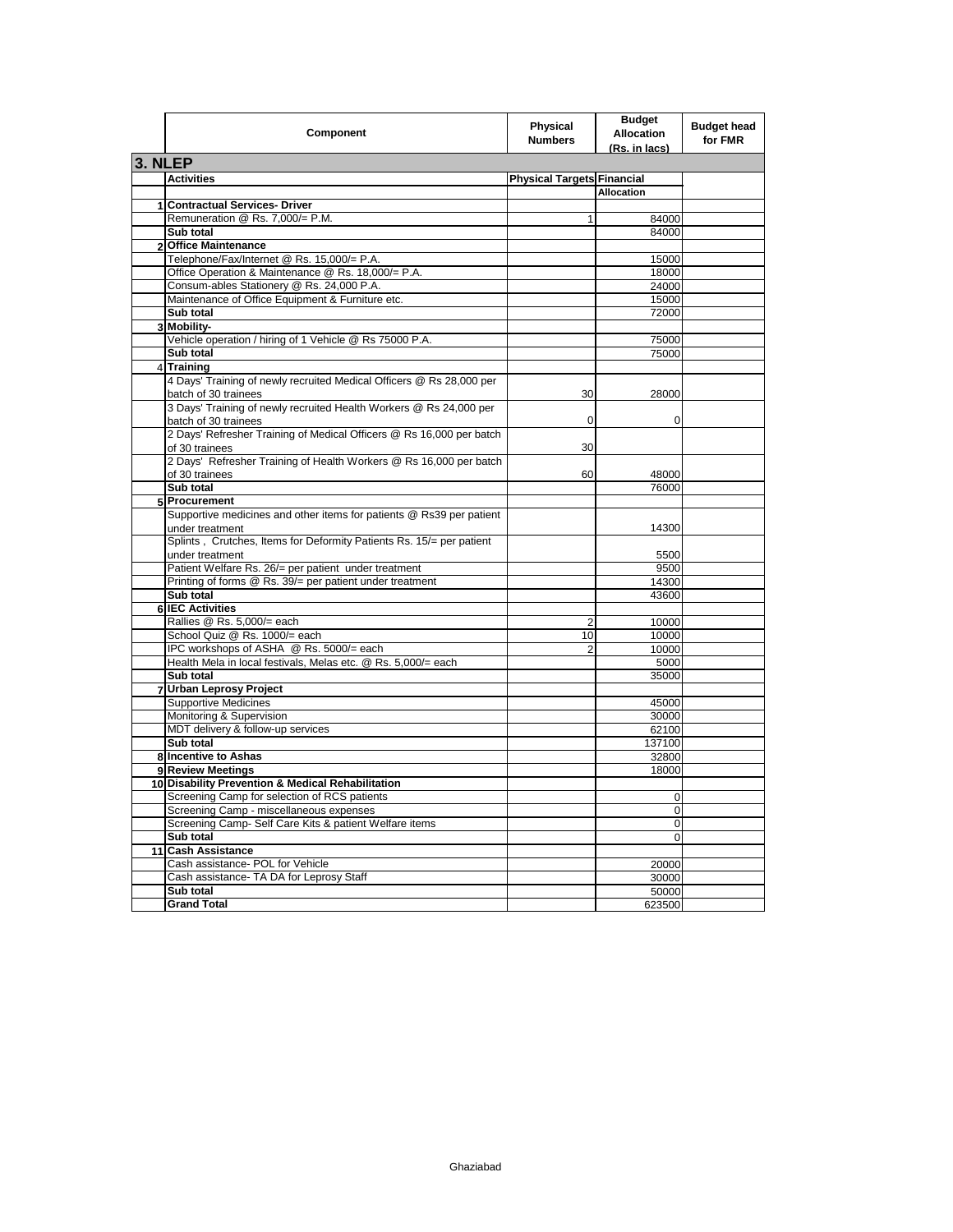|                   | Component                                                      | Physical<br><b>Numbers</b> | <b>Budget</b><br><b>Allocation</b><br>(Rs. in lacs) | <b>Budget head</b><br>for FMR |  |  |
|-------------------|----------------------------------------------------------------|----------------------------|-----------------------------------------------------|-------------------------------|--|--|
|                   | <b>4. NVBDCP</b>                                               |                            |                                                     |                               |  |  |
| <b>S1.</b><br>No. | <b>Activity Proposed</b>                                       | Physical<br><b>Numbers</b> | <b>Budget</b><br>Allocation (Rs.<br>In lacs)        | <b>Budget head</b><br>for FMR |  |  |
|                   | 1 DBS (Domestic Budgetary Support)                             |                            |                                                     |                               |  |  |
|                   | 1.1 Malaria                                                    |                            |                                                     |                               |  |  |
|                   | Incentive to ASHA                                              |                            |                                                     |                               |  |  |
|                   | Training                                                       |                            |                                                     |                               |  |  |
|                   | Monitoring & Supervision                                       |                            | 45000                                               |                               |  |  |
|                   | BCC/IEC Anti Malaria Month                                     |                            | 20000                                               |                               |  |  |
|                   | Malaria: Total                                                 |                            | 65000                                               |                               |  |  |
|                   | 1.2 Elimination of Lymphatic Filarisis                         |                            |                                                     |                               |  |  |
|                   | Training of MO's                                               |                            |                                                     |                               |  |  |
|                   | Training of Paramedical / Supervisor                           |                            |                                                     |                               |  |  |
|                   | Night Survey                                                   |                            |                                                     |                               |  |  |
|                   | POL/Mobility                                                   |                            |                                                     |                               |  |  |
|                   | Training of drug Disrtibuters                                  |                            |                                                     |                               |  |  |
|                   | Honorarium of drug distributers                                |                            |                                                     |                               |  |  |
|                   | Honorrium of Supervisors                                       |                            |                                                     |                               |  |  |
|                   | <b>Morbity Management</b>                                      |                            |                                                     |                               |  |  |
|                   | Inter Sectoral Conver. & social mobilization in Ly. Filariasis |                            |                                                     |                               |  |  |
|                   | from malaria BCC/IEC                                           |                            |                                                     |                               |  |  |
|                   | Filaria: Total                                                 |                            | 0                                                   |                               |  |  |
|                   | 1.3 Dengue/ Chikungunya                                        |                            |                                                     |                               |  |  |
|                   | Apex Referral Lab                                              |                            |                                                     |                               |  |  |
|                   | sentinel surveillance Hospital                                 |                            | 0.50                                                |                               |  |  |
|                   | Epidemic Preparedness & rapid response                         |                            | 2.50                                                |                               |  |  |
|                   | Training Workshop                                              |                            |                                                     |                               |  |  |
|                   | Dengue/ Chikungunya from malaria BCC/IEC                       |                            | 0.64                                                |                               |  |  |
|                   | Dengue/ Chikungunya: Total                                     |                            | 3.64                                                |                               |  |  |
|                   | $1.4$ AES/JE                                                   |                            |                                                     |                               |  |  |
|                   | Strengthing of Surveillance Treatment facilities               |                            |                                                     |                               |  |  |
|                   | Strengthing of Surveillance diagnosis JE lab facilities        |                            |                                                     |                               |  |  |
|                   | Capacity building / Traiging                                   |                            |                                                     |                               |  |  |
|                   | monitoring and Supervision                                     |                            |                                                     |                               |  |  |
|                   | Communi. Awareness in JE/AES from Malaria BCC/IEC              |                            |                                                     |                               |  |  |
|                   | AES/JE: Total                                                  |                            | 0                                                   |                               |  |  |
|                   | 2 Kala-azar                                                    |                            |                                                     |                               |  |  |
|                   | Kalazar Survey                                                 |                            |                                                     |                               |  |  |
|                   | Kalazar Fortnight Campain                                      |                            |                                                     |                               |  |  |
|                   | IEC/BCC                                                        |                            |                                                     |                               |  |  |
|                   | Labour Charges                                                 |                            |                                                     |                               |  |  |
|                   | Total Kala-azar                                                |                            | 0                                                   |                               |  |  |